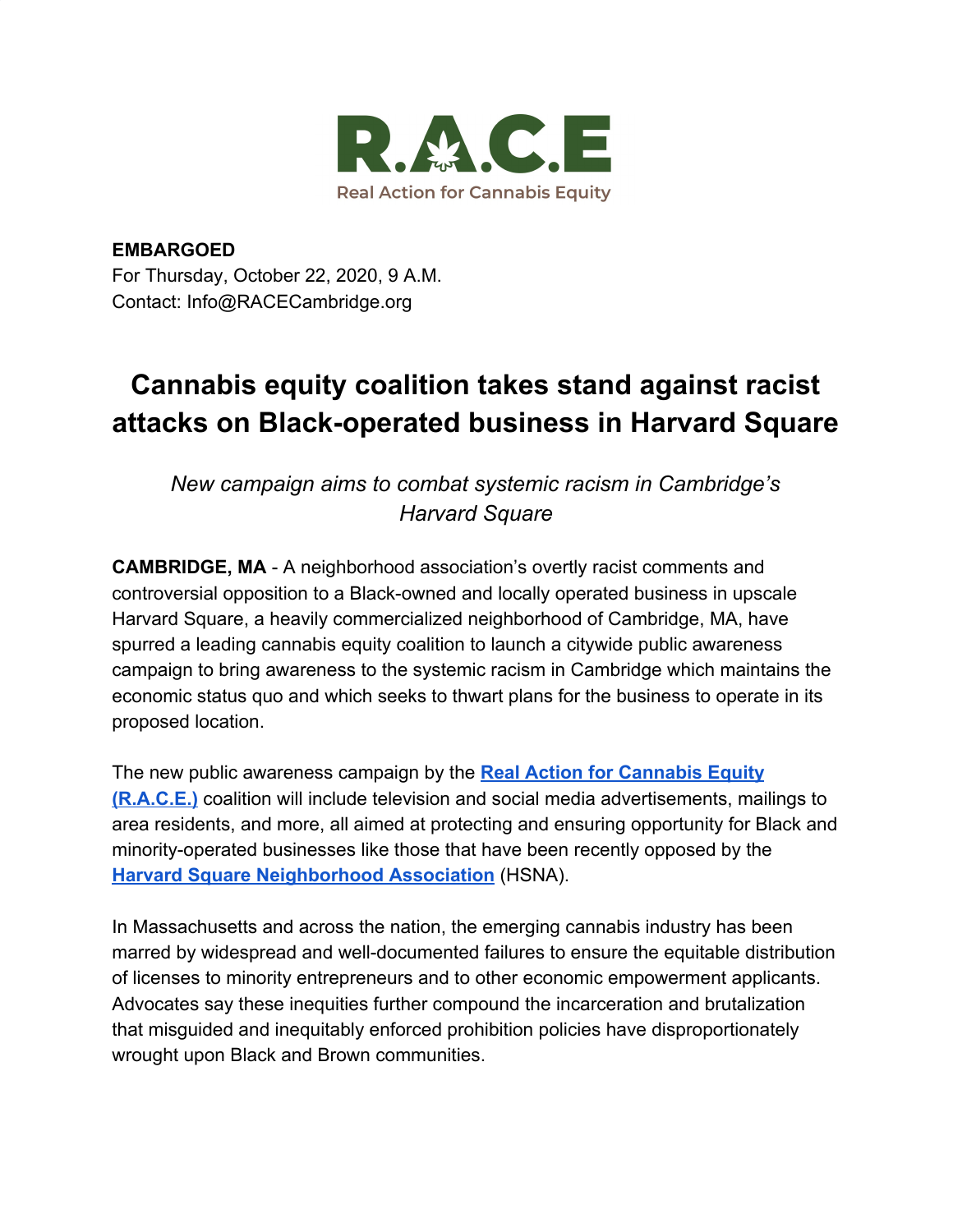Meanwhile, even when minority operators have secured state-certified cannabis licenses, many have often faced obstacles and prejudice when attempting to obtain commercial lease agreements. Recently, **Damond Hughes**, a Massachusetts state-certified economic empowerment license-holder and third generation retail store operator, was able to overcome that obstacle when he obtained a lease agreement from one of Harvard Square's only commercial landlords who is a person of color.

"Securing the commercial lease for our store was a dream come true. We are appropriately zoned for this location and have developed solid plans to mitigate cueing and other issues. We are glad to have the support of so many allies of racial justice from within the R.A.C.E. coalition and beyond as we move forward to advance equity in Harvard Square," said Hughes, who will operate the store in a commercially zoned space at 57 JFK Street, Cambridge, which has previously been vacated by national office supply chain **Staples**.

The new retail cannabis store at 57 JFK Street will be known as *Cookies,* and in addition to being minority-operated and minority-owned, the store will bring a leading minority-owned industry brand that has an equity-centered mission to a neighborhood that is acutely lacking minority-owned and operated businesses.

The store will also attract much-needed foot traffic to the Square as local businesses and particularly restaurants - recover from the pandemic. Hughes has well-formulated plans not only to reduce queuing through mobile alerts for customers waiting to pick up their completed orders, but he also plans to use those technologies to encourage them to patronize local restaurants and other shops while waiting for their orders. The plan will bring a much-needed boost to struggling Harvard Square restaurants and businesses.

## **Cambridge City Council moratorium upheld by Massachusetts Courts**

In 2019, the **Cambridge City Council** took an important step forward to combat inequities in the cannabis industry when it passed a two-year moratorium regulation that would prioritize the applications of economic empowerment applicants, such as those seeking to fulfill their lease at 57 JFK Street. That moratorium was recently upheld by the Massachusetts Courts.

"We have to actively work to prevent the cannabis industry from becoming another chapter in a long history of racial inequality," **City of Cambridge Mayor Sumbul**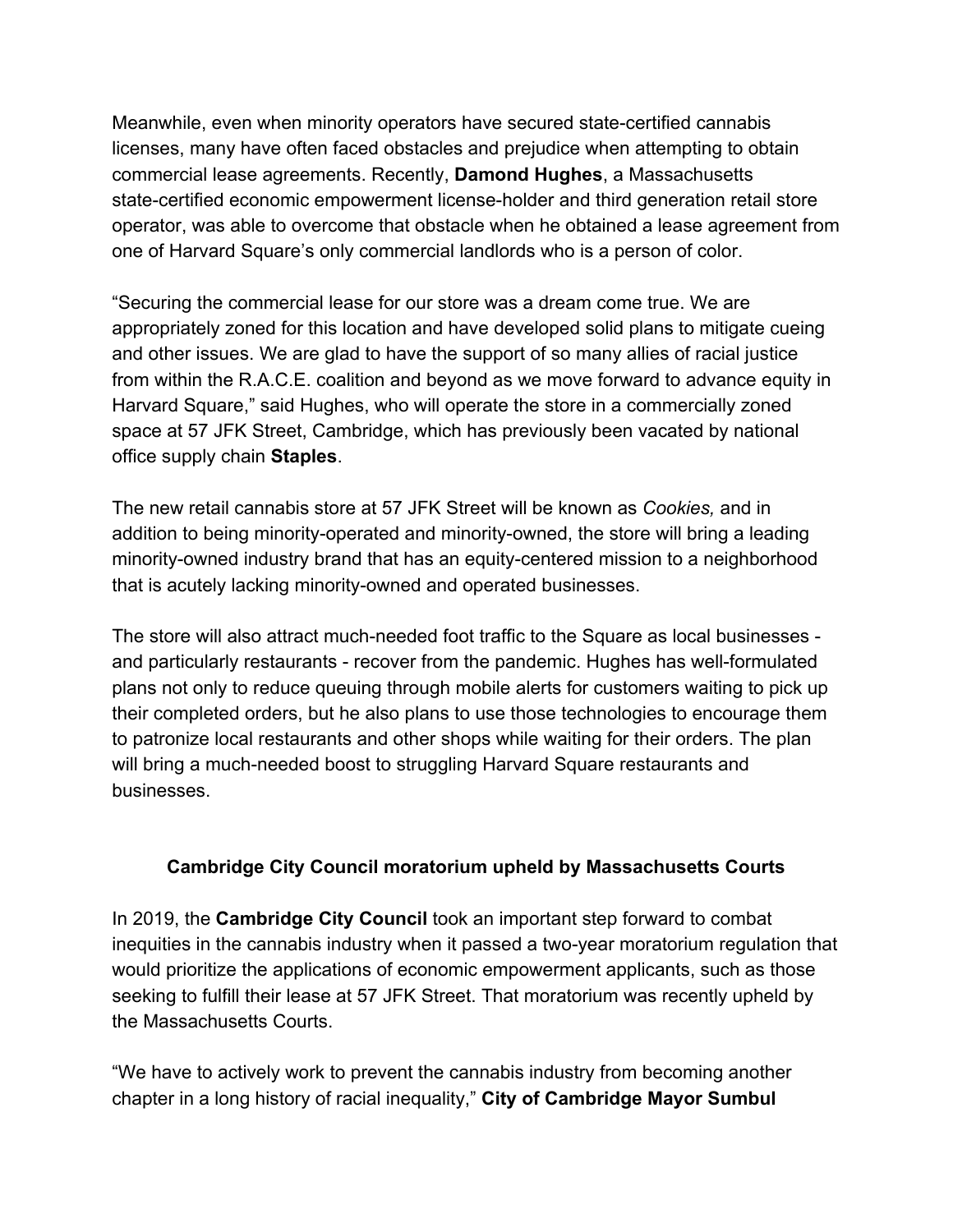**Siddiqui** said last year at a State House press conference to support the moratorium and to announce the launch of the R.A.C.E. coalition. Siddiqui was a city councilor at the time of the event.

"The moratorium… would give [economic empowerment applicants] enough time to establish their business before they need to compete with the registered marijuana dispensaries and other business interests that seek to dominate the market," said **Cambridge City Councilor Quinton Zondervan**, also in support of the moratorium at the same event.

# **Fallout from perceived segregation attempts by HSNA spreads; Blier's University role scrutinized**

HSNA members are now threatening those equity goals supported by city councilors and the Mayor as HSNA members have launched a series of misleading and what many consider racist attacks in an effort to segregate Hughes' store away from and in a less "visible" location compared to the other predominantly white-owned and operated stores in the Square.

"There are plenty of basements," **Harvard University Prof. Suzanne Preston Blier** said when she expressed the Neighborhood Association's opposing position to the idea of Damond's team occupying a prominent location in the Square.

News of Blier's comments spread quickly among the minority entrepreneurs who comprise the R.A.C.E. coalition. Some were quick to point out that Blier, who is white, is listed as an African-American Studies professor on the **Harvard University** website.

"The assertion that a legitimate, black-owned business is only worthy of 'basement accommodations' in the exclusive and iconic Harvard Square reeks of the privilege and racism that is prevalent in the emerging cannabis industry," said **Richard Harding**, founder of the R.A.C.E. coalition. "It is unfortunate, yet not surprising, that Professor Blier's comments reawaken old sentiments and validate fresh fears of the racism that is toxic in America today. I am hopeful that her Jim Crow mindset and commentary do not represent the sentiments or character of the good people of Harvard Square."

The basement comment, among others by the HSNA telling Hughes and his team to choose a less "visible" location raised immediate comparisons to segregationist policies among the coalition. According to racial justice advocates, the comments and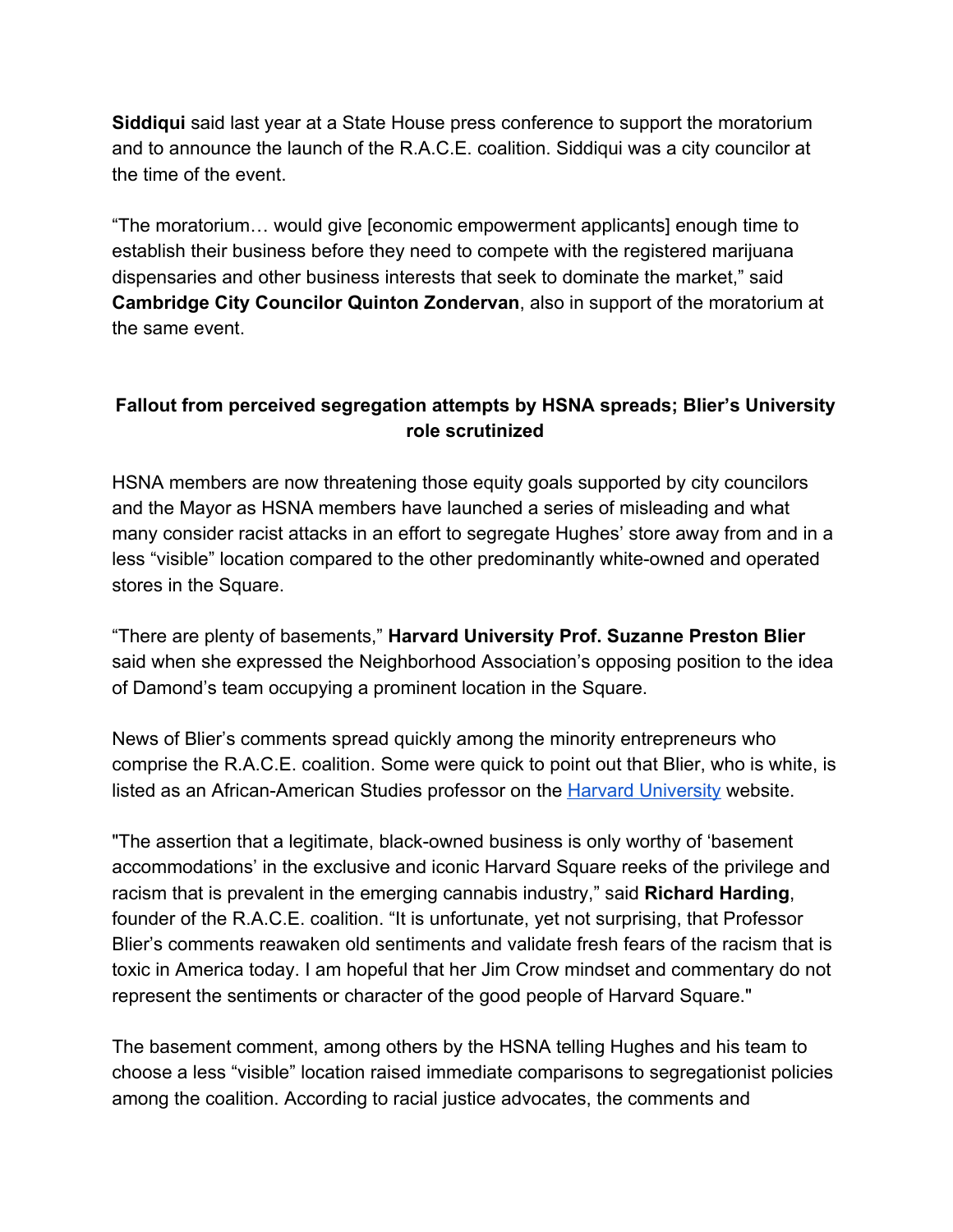opposition exemplified the inequitable treatment and lack of support that many Black entrepreneurs say they face when attempting to open their businesses in prominent, properly zoned commercial locations.

"As an advocate for real action in cannabis equity, the economic empowerment community will not stand by idly and watch minority-business owners relegated to second- and third-rate business locations," said Harding. "To achieve true equity in the cannabis industry, institutional racism and bias must not prevail, and the obscene bias displayed by some prominent members of HSBA cannot be tolerated in a community that claims to hold progressive values sacred and just."

In their oppositional statements, the HSNA also essentially ignored the fact that multiple white Harvard Square landlords had turned down the Black operators attempts to secure a commercial lease, until a commercial landlord who is a person of color intervened.

### **Entrepreneurs remain hopeful**

Hughes said he does not think the HSNA's racist comment is indicative of the broader sentiments of Cambridge, although he and his supporters have pointed to the troubling lack of minority owned property and minority owned businesses in Cambridge as a reflection point for the city which has a reputation for being progressive and forward thinking. That reputation does not cure the city of situations like the racist remarks and opposition from HSNA, but nonetheless, Hughes says he remains optimistic about the prospect of opening his store in a visible Harvard Square location, without being relegated to a "narrower entrance", less "visible" location, or "basement" as suggested by Blier.

"We are hopeful that the City Council, the Planning Board, the Business Association and others will see the importance of welcoming a Black-operated, minority-owned, and minority-hosted business to the Harvard Square community," said Hughes.

In addition to helping his family to operate a third generation liquor store started by his grandfather who had to gain his license under a white 'straw buyer', Hughes has been a fixture in the Cambridge and Boston communities as both an employee of the public schools and as a real estate professional. He hopes operating and co-owning his own store in a prominent Harvard Square location will serve as a signal and inspiration to other minority entrepreneurs that they, too, can pursue their dreams in Cambridge.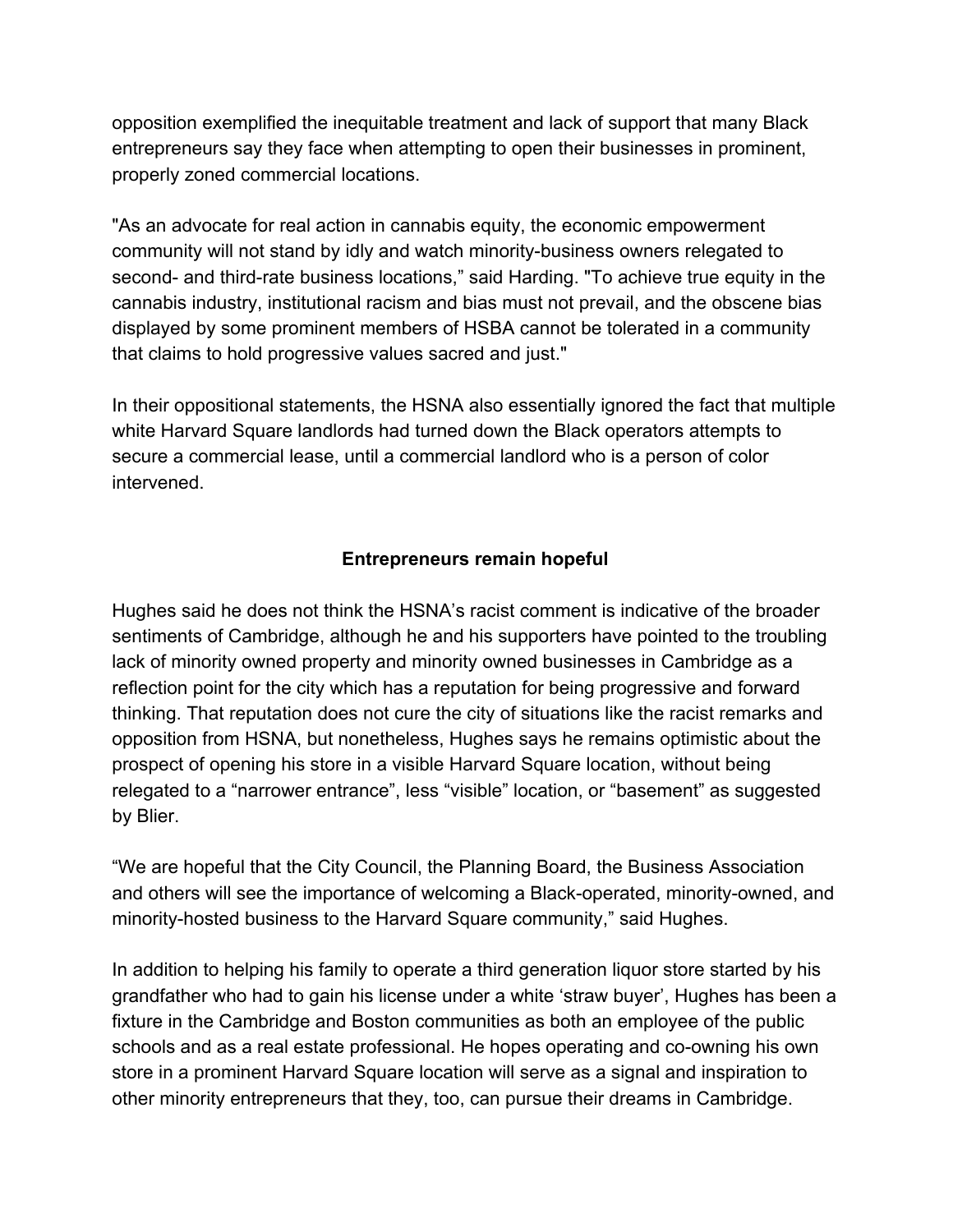"I see this as an opportunity for Cambridge to not only voice its support for Black Lives Matter, but to also unify against systemic racism, which always seeks to divide and conquer," says Hughes. "I certainly hope that the Neighborhood Association will reconsider its position. We're a local team and we want the opportunity to work with the Association and local businesses to develop our plans for the proposed location."

#### **Further background**

It should be noted that the logistics of Cookies' proposed location – foot traffic, demographics, and access to public transit – give it a strong chance for success, whereas consigning it to some "basement" location would likely result in its failure. Research shows that the location of a business is one of the most important factors determining its success and how it is perceived by the public. That's why more than fifty Black former McDonald's franchisees recently filed suit in federal court against the fast-food giant, alleging they were racially discriminated against and denied the same opportunities as white franchisees because of how they were treated and where their businesses were placed.

Known for its numerous dining and shopping options and active location, Harvard Square's business makeup has never come close to reflecting the city's [diversity](https://www.cambridgema.gov/CDD/factsandmaps/demographicfaq) (67 percent of residents identify as white). And to assume that Cookies' minority owners or their customers would be more disruptive to Winthrop Park than many other alcohol-serving establishments that surround it reeks of racism.

In fact, the Cookies brand has a longstanding history of being a respected member of its communities. Cannabis cultivators affiliated with Cookies played a major role in early HIV/AIDS [activism](https://www.kqed.org/arts/13878888/home-baked-is-a-potent-read-about-sfs-underground-cannabis-history), supporting the movement of people living with HIV/AIDS who used the drug to cope with taxing symptoms.

While there is much said in the HSNA's mission about preserving the Square's [architectural and historic features,](https://www.harvardsquareneighborhood.org/about-us.html) there is no mention in its mission of advocating for or supporting equity or inclusion among businesses in the square. Ironically, while the group's website proclaims, "all are welcome," and pledges to celebrate everyone "[regardless of skin color"](https://www.harvardsquareneighborhood.org/blog) HSNA sent a very different message to the Black operators seeking to fulfill their lease of 57 JFK Street during recent meetings.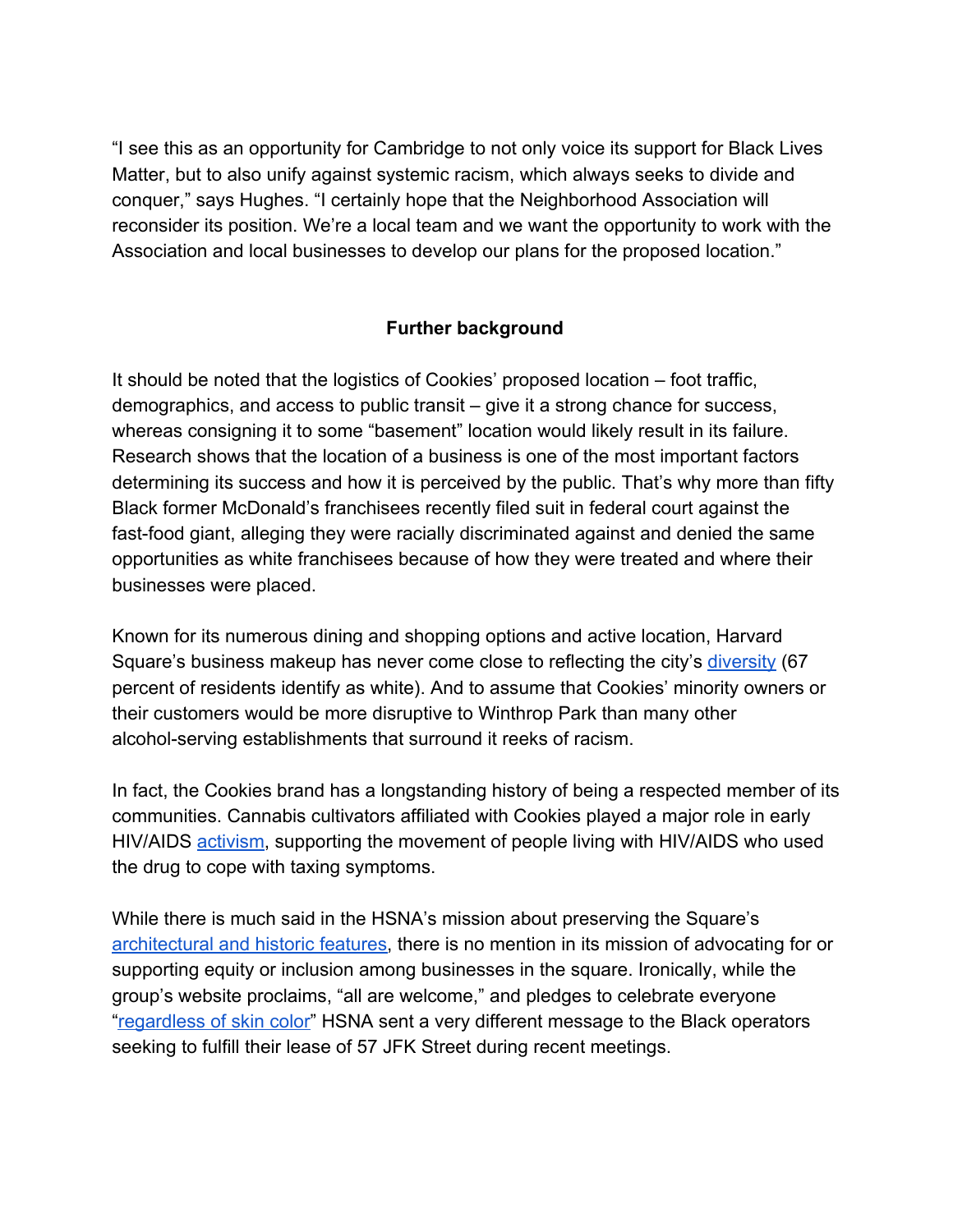The Cambridge City Council took an important step forward to combat these kinds of barriers and inequities last year when it passed the aforementioned two-year moratorium regulation that would empower economic empowerment applicants to have the first opportunities to open locations like the one proposed for 57 JFK Street.

Ironically, the HSNA argued that a primary concern was that the proposed store would bring too many customers – including potential customers who would support other Harvard Square businesses – to the Winthrop Park area.

And yet, the HSNA simultaneously said it would consider supporting the store if it were in the "basement" – which would still bring those same customers to an identical address. R.A.C.E. coalition members say the economic empowerment laws of the Commonwealth were designed to combat exactly these kinds of attempts at commercial redlining and the subjugation of businesses operated by economic empowerment applicants.

Now, the R.A.C.E. coalition says its campaign will help ensure the intent and potential of those regulations and the Cambridge moratorium are fulfilled in a manner that also helps to confront and to combat the systemic racism that exists among the institutional power structures of Harvard Square, including and beyond the HSNA.

#### # # #

#### ABOUT R.A.C.E

*The mission of the R.A.C.E. coalition and movement is to unite, empower, and create maximum opportunity for communities and people of color within the emerging cannabis industry with a specific aim to raise up the voices of cannabis business owners and workers of color.*

*Founded and led by entrepreneurs and business owners of color within the cannabis industry, R.A.C.E. seeks to advance the interests of our community and of industrial equity through economic liberation, self-determination, business ownership, the rejection of tokenism, and through the promotion of community empowerment, skills-building, and political advocacy.*

*Whereas prohibition was weaponized against communities and people of color to stoke criminalization, brutality and incarceration, R.A.C.E. seeks and promotes avenues by*